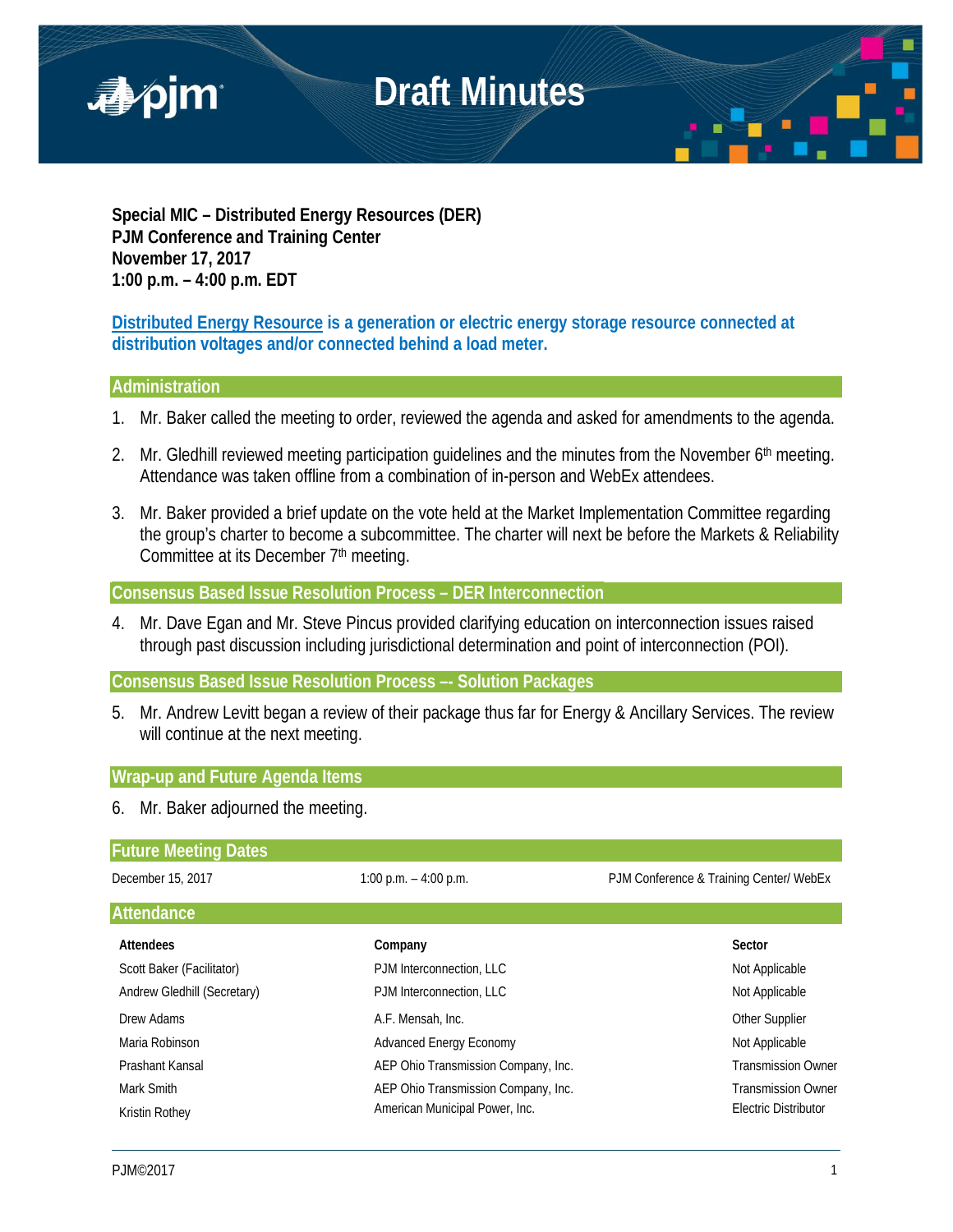

## **Draft Minutes**

Gary Fuerst **American Transmission Systems, Inc.** Transmission Owner Camerican Transmission Owner Kent Feliks **Appalachain Power Company Company** Transmission Owner Company Brock Ondayko **Appalachain Power Company Transmission Owner** Transmission Owner Company Transmission Owner Kevin Kilgallen **Avangrid Renewables, LLC Avangrid Renewables, LLC Contained Burgers** Generation Owner Brian Vayda **Borough of Park Ridge, NJ** Borough of Park Ridge, NJ **Electric Distributor** David Scarpignato **Calpine Energy Services, L.P.** Generation Owner Generation Owner Bruce Campbell **Champion Controll Controller** Controller Controller Controller Controller Controller Controller Mike Berlinski **Nicholas Customized Energy Solutions**, Ltd.\* Not Applicable Not Applicable Guy Filomena **Customized Energy Solutions, Ltd.\*** Customized Energy Solutions, Ltd.\* Not Applicable Carl Johnson **Customized Energy Solutions, Ltd.\*** Not Applicable Not Applicable Jonathan Sasser **Customized Energy Solutions, Ltd.\*** Not Applicable Not Applicable Joseph DeLosa **DE Public Service Commission** DE Public Service Commission Not Applicable Marjorie Philips **Direct Energy Business, LLC** and the Supplier Supplier James Davis **Dominion Energy Marketing, Inc.** Commercial Commercial Commercial Commercial Commercial Commercial Commercial Commercial Commercial Commercial Commercial Commercial Commercial Commercial Commercial Commercial Connie Lowe **Connie Lowe Dominion Virginia Power Connie Lowe Transmission Owner Connie Lowe Transmission Owner** Nancy Connelly **Nancy Connelly Duke Energy Business Services LLC** Transmission Owner Bryan Garnett **Example 20 Find Controller Controller Controller Controller Controller Controller Controller Controller Controller Controller Controller Controller Controller Controller Controller Controller Controller Cont** Judy Stubbe **Duke Energy Ohio, Inc.** Transmission Owner Christin Domian Duquesne Light Company Transmission Owner John Peoples **Duquesne Light Company Transmission Owner** Transmission Owner Alex Rosenblatt **Alex Rosenblatt** Duquesne Light Company **Transmission Owner** Transmission Owner Tom Rutigliano **Earth Networks** Character Character Character Character Character Character Character Character Character Character Character Character Character Character Character Character Character Character Character Richard Drom **Eckert Seamans** Eckert Seamans **Not Applicable** Not Applicable Jim Benchek **FirstEnergy Solutions Corp.** Transmission Owner Corp. Transmission Owner David Marton **FirstEnergy Solutions Corp.** Transmission Owner Corp. Transmission Owner Justin Price **FirstEnergy Solutions Corp.** Transmission Owner Corp. Transmission Owner Jon Schneider **FirstEnergy Solutions Corp.** Transmission Owner Corp. Transmission Owner Tom Hyzinski Not Applicable GT Power Group CT Power Group David Pratzon Not Applicable Communication Communication Communication Communication Communication Communication Communication Communication Communication Communication Communication Communication Communication Communicati Jeffrey Whitehead **GT Power Group COVID COVID-** Not Applicable Kenneth Foladare **Tangibl** Not Applicable Not Applicable Not Applicable Not Applicable Mike Gahimer **IN Office of Utility Consumer Counselor** End User Customer Customer Kevin Meridionale **Merity Central Power & Light Company** Transmission Owner Megan Wisersky **Matison Gas & Electric Co Madison Gas & Electric Co Other Supplier** David Mabry **McNees Wallace & Nurick LLC** Not Applicable Not Applicable Skyler Marzewski **Monitoring Analytics** Monitoring Analytics Not Applicable David Brown New Jersey Board of Public Utilities Not Applicable Robert Beadle **North Carolina Electric Membership Corporation** Electric Distributor Susan Covino **Not Applicable** Not Applicable **Not Applicable** Not Applicable Not Applicable Brian Kauffman **NRG Curtailment Solutions NRG Curtailment Solutions Curtailment** Solutions **Current Cupplier**